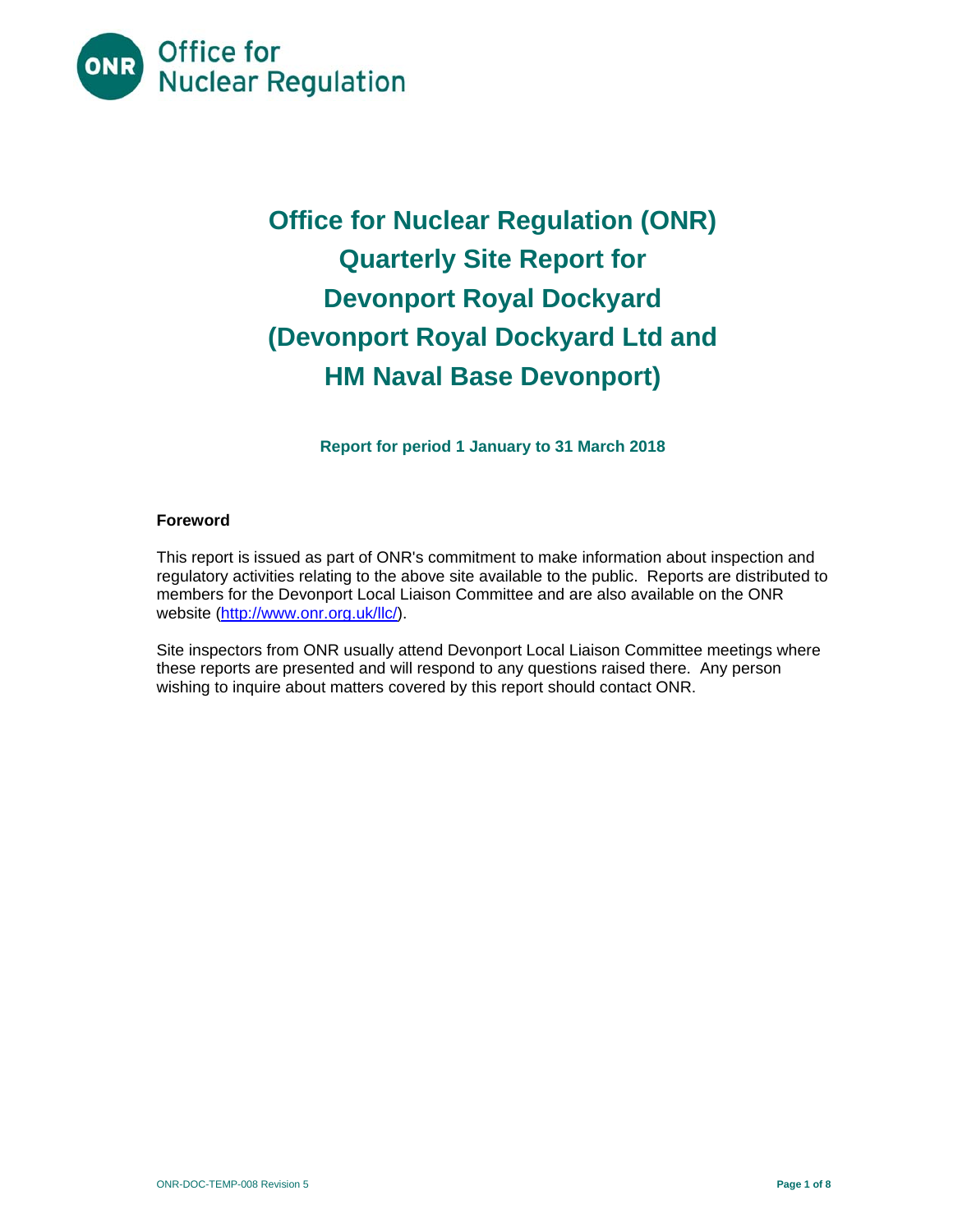# **TABLE OF CONTENTS**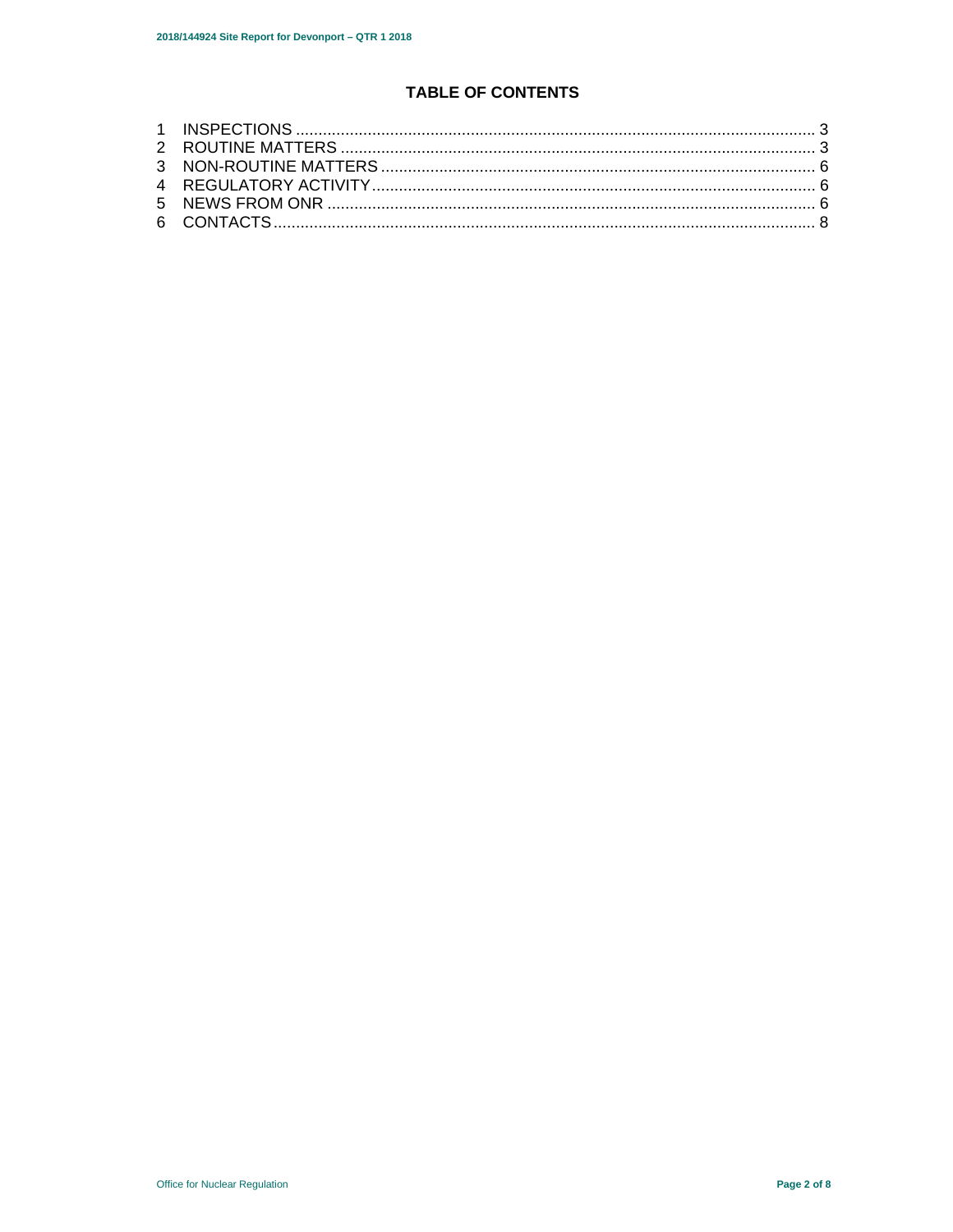#### **1 INSPECTIONS**

#### **1.1 Dates of inspection**

The ONR site inspectors made inspections on the following dates during the quarter:

- $\blacksquare$  15 18 January
- $\blacksquare$  7 8 February
- $12 15$  February
- $12 15$  March
- $\blacksquare$  21 22 March

Some of the inspections were carried out with inspectors from the Ministry of Defence's internal regulatory organisation, the Defence Nuclear Safety Regulator (DNSR).

# **2 ROUTINE MATTERS**

#### **2.1 Inspections**

Inspections are undertaken as part of the process for checking compliance with:

- the conditions attached by ONR to the nuclear site licence granted under the Nuclear Installations Act 1965 (NIA65) (as amended);
- the provisions of the Energy Act 2013;
- the Health and Safety at Work Act 1974 (HSWA74); and
- Regulations made under HSWA74, for example the lonising Radiations Regulations 1999 (IRR99) and the Management of Health and Safety at Work Regulations 1999 (MHSWR99).

The inspections entail monitoring licensee's actions on the site in relation to incidents, operations, maintenance, projects, modifications, safety case changes and any other matters that may affect safety. The licensee is required to make and implement adequate arrangements under the conditions attached to the licence in order to ensure legal compliance. Inspectors seek to judge both the adequacy of these arrangements and their implementation.

In this period, routine inspections of Devonport covered the following:

- examination, maintenance, inspection and testing;
- safety documentation:
- safety systems, structures and components;
- **management of operations including control and supervision;**
- staff training, qualifications and experience;
- **emergency preparedness;**
- operating rules and instructions;
- safety management systems, and
- **•** industrial safety and meeting safety representatives.

In general, ONR judged the arrangements made and implemented by the site in response to safety requirements to be adequate in the areas inspected. Where improvements were considered necessary, the licensee made commitments to address the issues, and the inspectors will monitor progress during future visits. If necessary, ONR will take formal regulatory enforcement action to ensure that appropriate remedial measures are implemented to reasonably practicable timescales.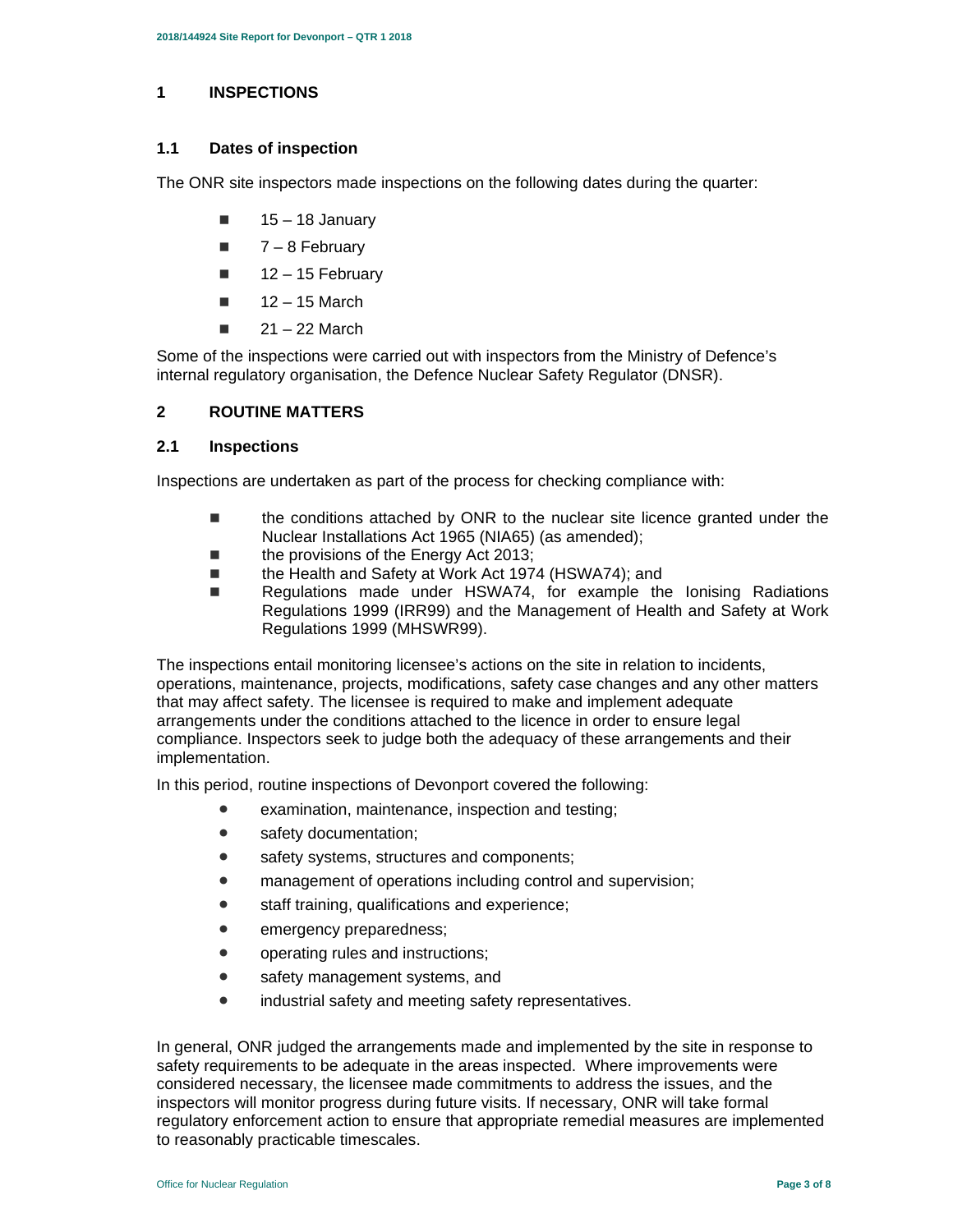The following sections provide an update on items previously covered in ONR's site reports, and relevant new information.

# **SITE DEVELOPMENTS AND FUTURE NUCLEAR FACILITIES**

ONR continues to engage on the project to provide a new defueling capability in the Submarine Refit Complex (SRC), known as 'Future Nuclear Facilities'. This will enable final defueling of Laid-Up Submarines (LUSM).

ONR is regulating the new Reactor Access House (RAH) project through agreed regulatory hold points and through DRDL's compliance with its arrangements for modification to the design of plant during construction (LC20) and commissioning (LC21).

ONR continues to engage with DRDL on 'Future Docking Facilities'. This work is focused on ensuring that the dockyard has sufficient capacity and facilities to deliver the longer term submarine programme safely. Work is being undertaken on developing an integrated facility/plant safety case, which aims to maximise the safety credit from the boat safety systems, to optimise the infrastructure upgrade requirements.

# **SUBMARINE REFIT COMPLEX**

DRDL has commenced work to remove the legacy crane pedestal in the SRC. ONR has witnessed concrete being removed from the pedestal and DRDL has indicated the work is planned for completion before the end of the current 15 dock outage. The removal of the pedestal is a significant piece of hazard and risk reduction work.

During the 15 dock outage DRDL has made further improvements to the safety systems on the dockside cranes. The improvements were identified by the recently introduced modern standards safety case and ONR will monitor their implementation.

DRDL reported an incident where maintenance was incorrectly carried out on safety related bolts on the dockside cranes. DRDL is currently developing a solution to resolve the deficiency and this will be considered by ONR. If it is appropriate, ONR will place a hold point requiring ONR agreement to implement.

## **9 DOCK**

Routine regulatory engagements continue with the 9 dock facility in respect to safe operations associated with maintenance of HMS Vanguard.

# **SYSTEM BASED INSPECTION – 60HZ ELECTRICAL SUPPLIES**

ONR carried out a planned system based inspection (SBIs) on the 60 Hz electrical supply system. SBIs are an essential element of ONR's overall intervention on a nuclear licensed site, and are intended to establish that the basic elements of a site/facility safety case (as implemented in safety systems and structures) are fit for purpose and will fulfil their safety functional requirements. From the evidence sampled during the inspection, ONR considers that the 60Hz electrical system adequately meets the claims in the relevant safety cases.

## **LICENCE CONDITION 11 – EMERGENCY ARRANGEMENTS**

ONR conducted an assessment of a scheduled emergency exercise drill. ONR considered that DRDL's aims and objectives for the emergency drill were appropriate and that a suitably challenging scenario had been defined. The ONR assessment team focused on demonstration of the on-site emergency response arrangements, primarily on casualty recovery, technical intervention and procedures and protocols at the incident scene and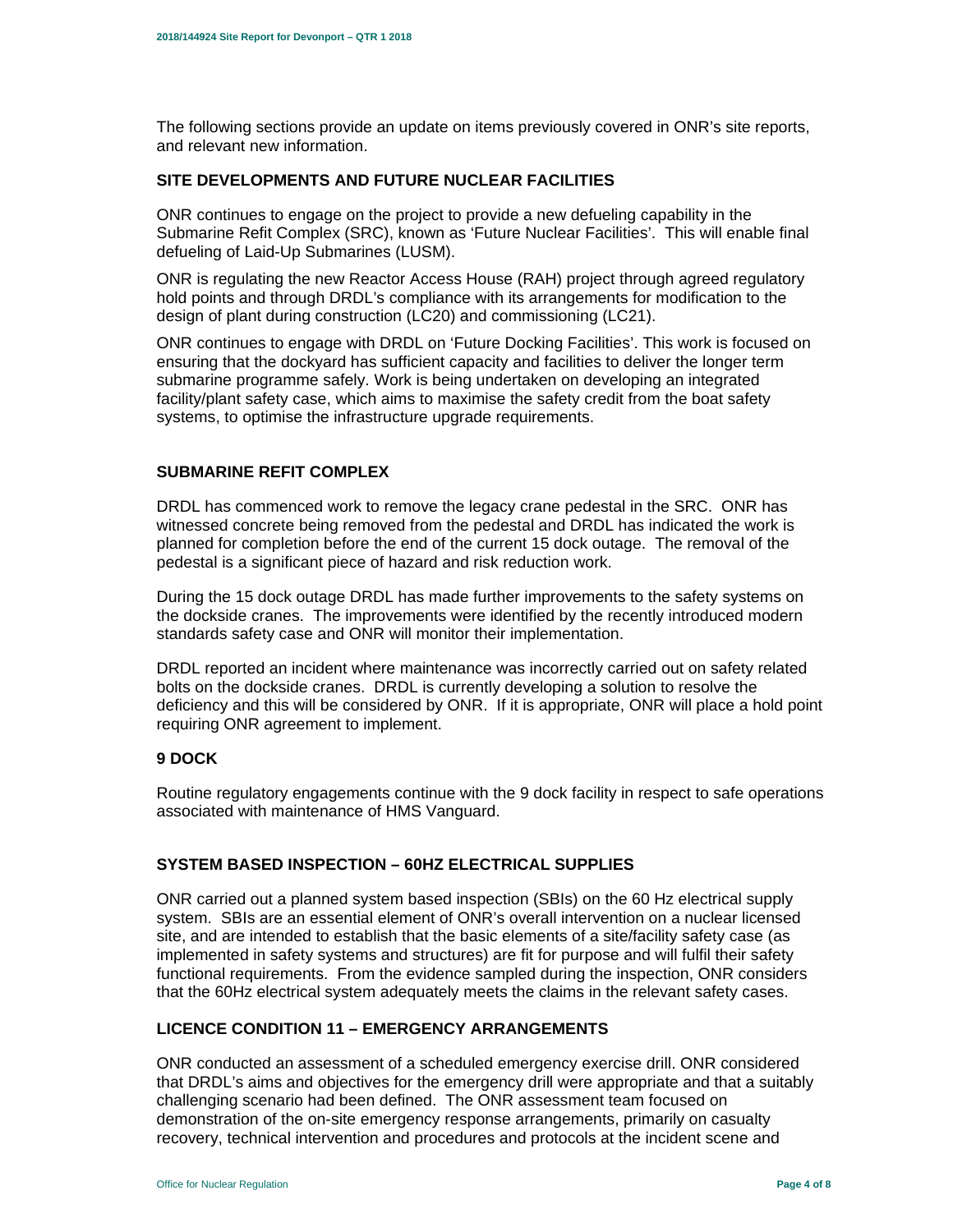Forward Control Point. Taking into account the exercise scenario and all the team's exercise assessments, ONR considered the exercise provided an adequate demonstration of the site's emergency arrangements.

# **LICENCE CONDITION 14 – SAFETY DOCUMENTATION**

The LC14 compliance inspection examined the implementation of the licensee's arrangements for the licence condition, specifically their arrangements for managing safety documentation, including modifications to third-party safety cases and ensuring that requirements of their safety cases are implemented.

ONR inspectors were satisfied that DRDL is appropriately managing their safety documentation, including modifications to third party safety cases, and ensuring that all requirements of their safety cases are captured in working level processes. A regulatory issue has been raised to monitor DRDL's development and implementation of formal processes to support the LC 14 arrangements.

### **INSPECTION OF DRDL'S ARRANGEMENTS FOR WORKING AT HEIGHT**

ONR specialist Conventional Health and Safety inspectors undertook a two-day joint ONR/HSE intervention examining the arrangements Babcock Marine and Technology has in place at its DRDL site to manage working at height activities, both within and outside the licensed site boundary (regulated respectively between ONR and HSE). As working at height interfaces with a variety of other hazards, the inspections also took into account a number of other conventional health and safety topics such as maintenance of equipment, control and supervision of work and management of contractors.

A number of areas of good or best practice were seen during the visit in addition to areas for improvement. The Work at Height Improvement Programme, and the various project strands instigated since the previous intervention have improved the control and management of work at height risks. A new regulatory issue will be raised for DRDL to develop a plan to address the management of work at height for contractors.

## **UNANNOUNCED THEMED INSPECTION ON CONTROL OF WORK ARRANGEMENTS**

ONR inspectors conducted an unannounced themed inspection on control of operations and maintenance, including fitness for work. The inspection identified both areas of good practice and a number of shortfalls against regulatory expectations and Relevant Good Practice. The main shortfalls identified were in relation to control and management of spares for crane maintenance. Two new Regulatory Issues have been raised to ensure that DRDL remedies the shortfalls identified in the inspection, and the regulatory expectations have been formally communicated in an enforcement letter. The delivery of wider improvements to facilitate sustained LC26 and LC28 will continue to be monitored through routine site interventions

### **ENGAGEMENT WITH SAFETY REPRESENTATIVES**

The site inspection team held a periodic meeting with safety representatives, to support their function of representing employees and receiving information on matters affecting their health, safety and welfare at work.

#### **INSPECTIONS AT HM NAVAL BASE DEVONPORT**

The majority of sites inspected by ONR are licensed under the Nuclear Installations Act 1965 (as amended). HM Naval Base Devonport is not a licensed site although it operates under Authorisation from the Defence Nuclear Safety Regulator (DNSR). The site is regulated by ONR through the following legislation: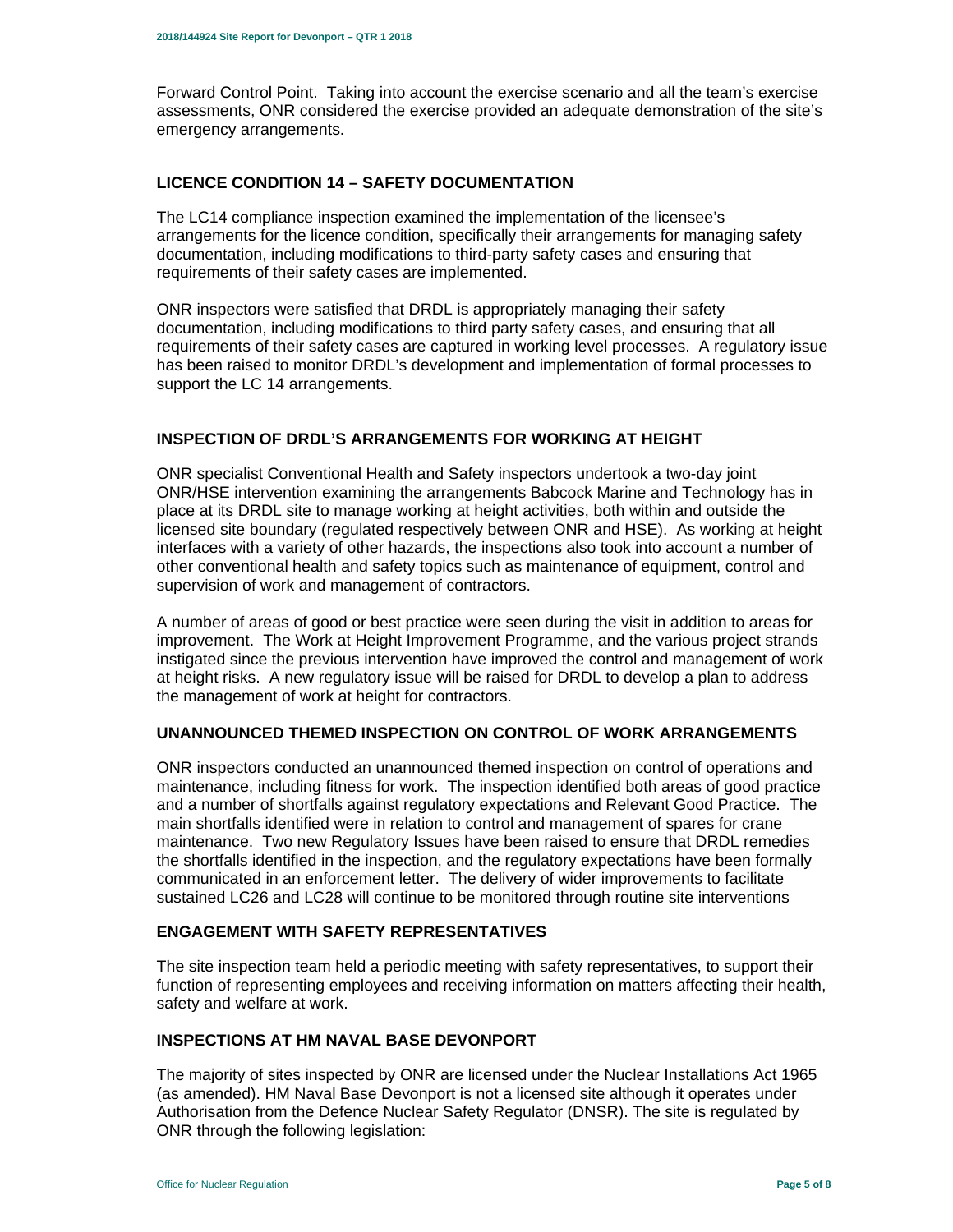- the Health and Safety at Work etc Act (HSWA) 1974; and
- **Regulations made under the HSWA (for example the Ionising Radiations** Regulations 1999, the Radiation (Emergency Preparedness and Public Information) Regulations 2001 (REPPIR) and the Management of Health and Safety at Work Regulations 1999).

There were no inspections undertaken by ONR during the period.

# **3 NON-ROUTINE MATTERS**

Licensees are required to have arrangements to respond to non-routine matters and events. ONR inspectors judge the adequacy of the licensee's response, including actions taken to implement any necessary improvements.

# **INCIDENTS ON THE SITE**

In accordance with site arrangements and regulatory requirements under Licence Condition 7 (Incidents on the site), DRDL has reported a number of events to ONR in the quarter. ONR inspectors have carried out follow up enquires to gather information, to determine if the licensee's response to these events was adequate and to determine if the incident met ONR's investigation criteria. None of the events reported met the ONR investigation criteria. ONR will monitor the efficiency of DRDL's corrective actions as part of normal regulatory business.

# **4 REGULATORY ACTIVITY**

ONR may issue formal documents to ensure compliance with regulatory requirements. Under nuclear site licence conditions, ONR issues regulatory documents, which either permit an activity or require some form of action to be taken; these are usually collectively termed 'Licence Instruments' (LIs), but can take other forms. In addition, inspectors may issue Enforcement Notices to secure improvements to safety.

■ No LIs or Enforcement Notices were issued during the period.

| <b>Date</b> | <b>Type</b> | <b>Ref No</b> | <b>Description</b> |
|-------------|-------------|---------------|--------------------|
|             |             |               |                    |
|             |             |               |                    |
|             |             |               |                    |
|             |             |               |                    |

**Table 1 Licence Instruments and Enforcement Notices Issued by ONR during this period** 

Reports detailing the above regulatory decisions can be found on the ONR website at http://www.onr.org.uk/pars/.

## **5 NEWS FROM ONR**

In January, ONR received the results of its first external stakeholder survey which was undertaken by YouGov on behalf of ONR. A broad range of stakeholders were invited to participate in an online survey, with 351 responses received. In addition to the online survey, a number of in depth interviews were also completed with stakeholders. While overall the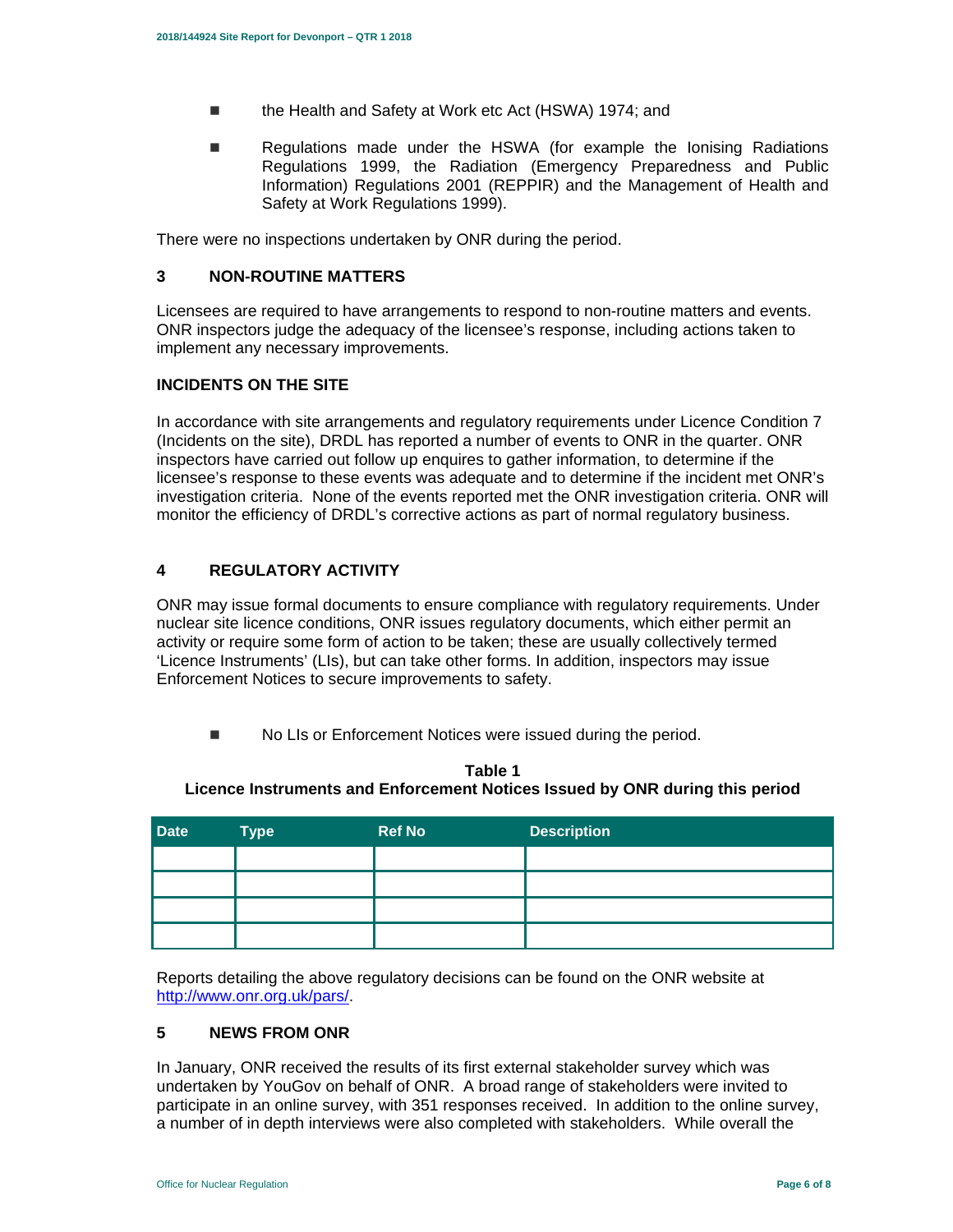results demonstrate ONR is seen as a high performing organisation with good levels of stakeholder confidence, there are areas where improvements can be made and we will be working with our divisions on those in the coming months. Further details about the survey results can be found in our March 2018 newsletter which is available on ONR's website.

In February, ONR held its first webinar following the publication of the 'Guide to enabling regulation in practice.' Chief Nuclear Inspector, Mark Foy and Deputy Chief Inspector, Mike Finnerty, were on hand to answer questions about the guide which has been designed to illustrate working examples of enabling regulation in practice. This is a new channel of communication for ONR and we'll be holding further webinars on different topics over the coming months. If you would like to join future webinars then please get in touch with the ONR Communications team via contact@onr.gov.uk

In March, ONR held the first of two meetings this year with representatives from across the NGO community. Held in Birmingham, the meeting was attended by 15 NGO representatives from 11 different organisations. Topics discussed included: Domestic Safeguards pending the withdrawal of the UK from Euratom; Emergency Planning Arrangements; and the ONR Stakeholder Survey results. The next meeting is scheduled to take place in October 2018. We are keen to increase the number of people engaging with ONR on nuclear safety and security issues and would like to invite members of SSGs, and LCCs to join our engagement programme. For more details please get in touch via contact@onr.gov.uk ONR has issued a Design Acceptance Confirmation (DAC) and the environment agencies have issued a Statement of Design Acceptability (SoDA) to Hitachi-GE.